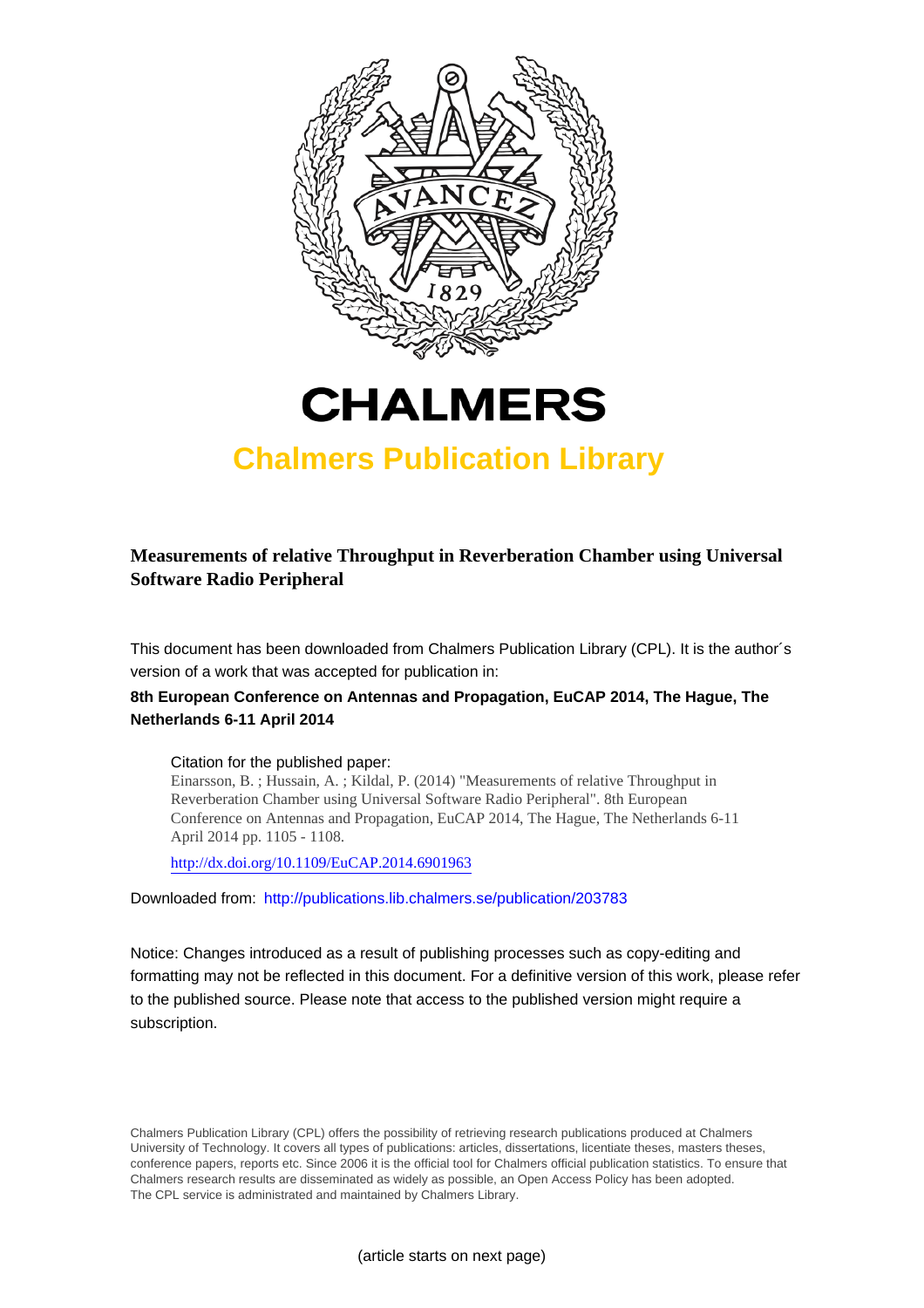# Measurements of Throughput in Reverberation Chamber using Universal Software Radio Peripheral

Bjarni Þór Einarsson<sup>1</sup>, Ahmed Hussain<sup>1</sup>, Per-Simon Kildal<sup>1</sup>

<sup>1</sup>Department of Signals and Systems, Chalmers University of Technology, Gothenburg, Sweden,

Bjarni Þór Einarsson  $\alpha$ aincoat0410@gmail.com>

*Abstract***— This paper aims to show how Universal Software Radio Peripheral can be used in conjunction with reverberation chamber to measure throughput of wireless communication systems in Rich Isotropic Multipath environment. The results are in agreement with theories based on the threshold receiver model.**

*Index Terms—***Universal Software Radio Peripheral, Reverberation Chamber, Rich Isotropic Multipath Channel, Throughput.**

#### I. INTRODUCTION

There is an increasing complexity of the commercial digital wireless systems used in today's wireless telecommunications. Therefore, there is an increasing demand for simple and cost effective platforms to measure and quantify the performance of everything from innovative hardware to new algorithms, and even simplified theoretical system models. The Universal Software Radio Peripheral (USRP) is such an inexpensive and versatile platform, which can be used for implementation of various algorithms in order to test their effectiveness in practice [1]. The Reverberation Chamber (RC) accurately emulates the Rich Isotropic Multipath Channel (RIMP), which is a useful reference channel for most modern wireless communication devices [2].

In this paper we want to demonstrate for the first time that USRP and RC together can accurately measure relative system throughput for both simple and complex systems over the RIMP, and that the results are in agreement with theories based on the threshold receiver model presented in [3]. The accuracy of measurements in RC is well proven [4] and shown to be in agreement with results obtained in anechoic chambers for passive devices [5]-[6]. In addition, the RC can emulate different time delay spreads [7], and thereby it is possible to measure active devices and complete systems. The measured results are in good agreement with theory based on the threshold receiver model in [3], by which even the effect of OFDM in the LTE system for different time delay spreads can be modelled [8]. The threshold receiver has also been extended to the MIMO multiplexing case [9]

#### II. THEORY

The threshold receiver model for the AWGN channel in terms of group error rate (GER) can be expressed as (1)

$$
GER(P) = \begin{cases} 1, & P < P_t \\ 0, & P > P_t \end{cases}
$$
 (1)

where P is the received power and  $P_t$  is the system threshold power. This can be extended to include more complex systems and then takes the notation of (2)

$$
GER_{av}(P_{av}) = CDF(\frac{P_t}{P_{av}})
$$
 (2)

$$
Throughput = Maxrate * \{1 - GER_{av}(P_{av})\} \qquad (3)
$$

where  $P_{av}$  is the average received power and the cumulative distribution function (CDF) in (2) is the channel CDF after the MIMO and OFDM processing. We can then use (3) as a general expression for throughput where the probability density function or CDF for the channel is known in addition to the MIMO and OFDM algorithms. The channel is well known for the RIMP to have Rayleigh distribution, and we assume in our works the theoretical signal-processing models for OFDM and MIMO based on the above threshold receiver model as used in [3], [8] and [9].



Fig**.** 1 System diagram and packet setup

#### III. SYSTEM PARAMETERS

The system is set to operate at relatively low throughput and center frequency compared with what can be achieved by the USRP platform, in order to give a larger margin for error on packet and frame detection. The sampling rate is set at 400kHz and 8 samples per symbol giving a max symbol rate of 50k symbols/sec.

The selected modulation is quadrature phase shift keying (QPSK) with a grey code coding scheme without any error control coding. The chosen pulse shaping filter was root raised cosine of length 6 with roll off factor,  $\alpha=0.5$ , giving the system a total bandwidth of 75kHz (B<sub>system</sub>) during transmission. Bcoherence was 3.5 MHz for the present setup in the reverberation chamber. This means that the channel is flat fading because  $B_{system} < B_{coherence}$ .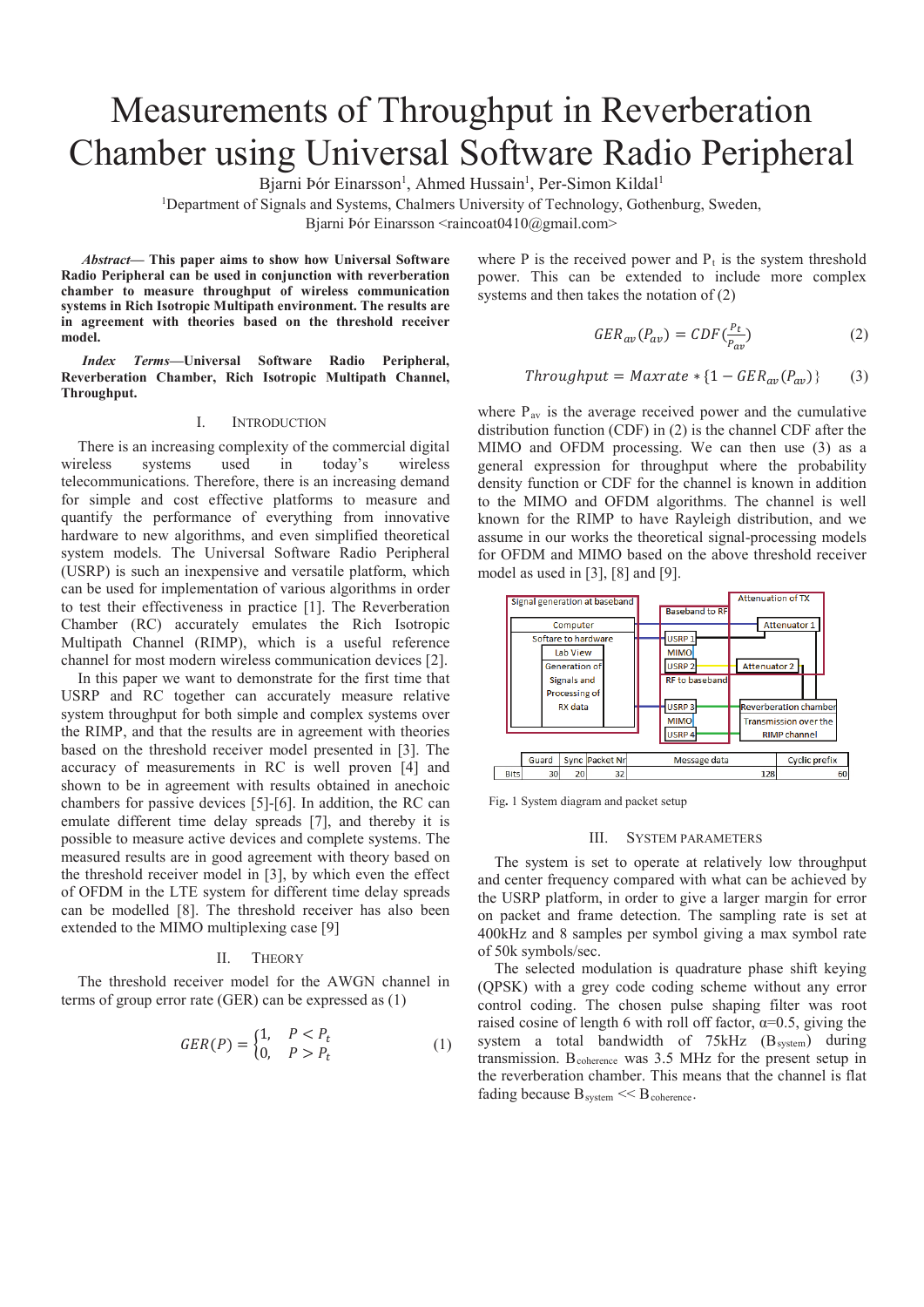

Fig. 2 Antenna placement in reverberation chamber(RX left, TX right)

The operating frequency was chosen to be 915MHz because previous SISO tests had been done at that frequency. For the tests the wideband triangle antennas used as wall antennas in the chamber were used both for transmission and reception, with the antenna placement (Fig. 2) so that there is no correlation between them.

The achieved bitrate (35kb/s) is low due to large packet overhead, as seen in Fig. 1. The results are presented in terms of relative bitrate. This packet configuration is chosen because it was the pre-designated packet configuration in the initial example presented in [9]

All these settings are defined in the LabView code. After defining this, the same code module then constructs the packets for transmission, sends them at baseband to the USRPs which then modulate them to radio frequency (RF) and transmit them. Upon reception the received message is demodulated from RF to baseband and then sent back to the LabView code, which processes the received packet and determines the throughput.

For each step of the attenuator a large amount of packets was chosen for better relative accuracy. In total the chosen text broke down to 842 packets. These are then sent 40 times at each step for a total of 33380 packets.

#### IV. MEASUREMENT SETUP

Initial single input single output (SISO) over the air (OTA) and conducive measurements were performed using a pair of USRPs connected to a control computer. With the transmitter (TX) port of one USRP connected to the input of the digital attenuator (DA) and the output of the DA either connected to the receiving (RX) USRP for conductive measurements or the input port of the RC for OTA measurements.

The power received was carefully calibrated for each attenuation step of the DA. This was done by measuring it at the connection to the RX with a spectrum analyzer, following that the average path loss was carefully calibrated for the RC and the connecting cables. For OTA measurements the path loss of the RC was subtracted (in dB) from the known transmitted power for each attenuation step.

For the single input multiple output (SIMO) and multiple input single output (MISO) measurements the setup was the same as for SISO. But, we used a third USRP connected to another USRP via a multiple input multiple output (MIMO) cable. This third USRP had the same characteristics as the other two. During the SIMO OTA measurements this was simply connected to the second output port of the RC, and for MISO OTA the DA was connected to the RX instead of the TX.



Fig**.** 3 MIMO OTA and conductive measurement setup

For the MIMO measurements a fourth TX USRP was added to the setup and connected to the standalone USRP via MIMO cable. Its output was then connected to a manual attenuator which was then connected to the second TX port of the RC (Fig. 1, Fig. 3). The attenuators were calibrated so that they had on average 0.2dB offset in TX power between antennas inside the RC

#### V. RESULTS

We see from Figs. 4-7 that there is very good agreement between the measured results and the theoretical results. In most data points there is less than 1dB offset between the theoretical throughput and achieved relative throughput of the system.

We see that the measured results agree well with theoretical values for the simple case of SISO  $&$  conductive (Fig. 4) and the more complex case of SIMO with selection combining (SC) and maximum ratio combining (MRC) (Fig. 5).

In Fig. 6. We see also for the MISO case that there is an overall good agreement between the measured and theoretical results.

We see in Fig. 7 that the measured throughput data shows a good agreement with the theoretical throughput for the 2x2 MIMO as well. All curves are for the single bit stream case, so we have not yet tested MIMO multiplexing from which two bit streams can be achieved.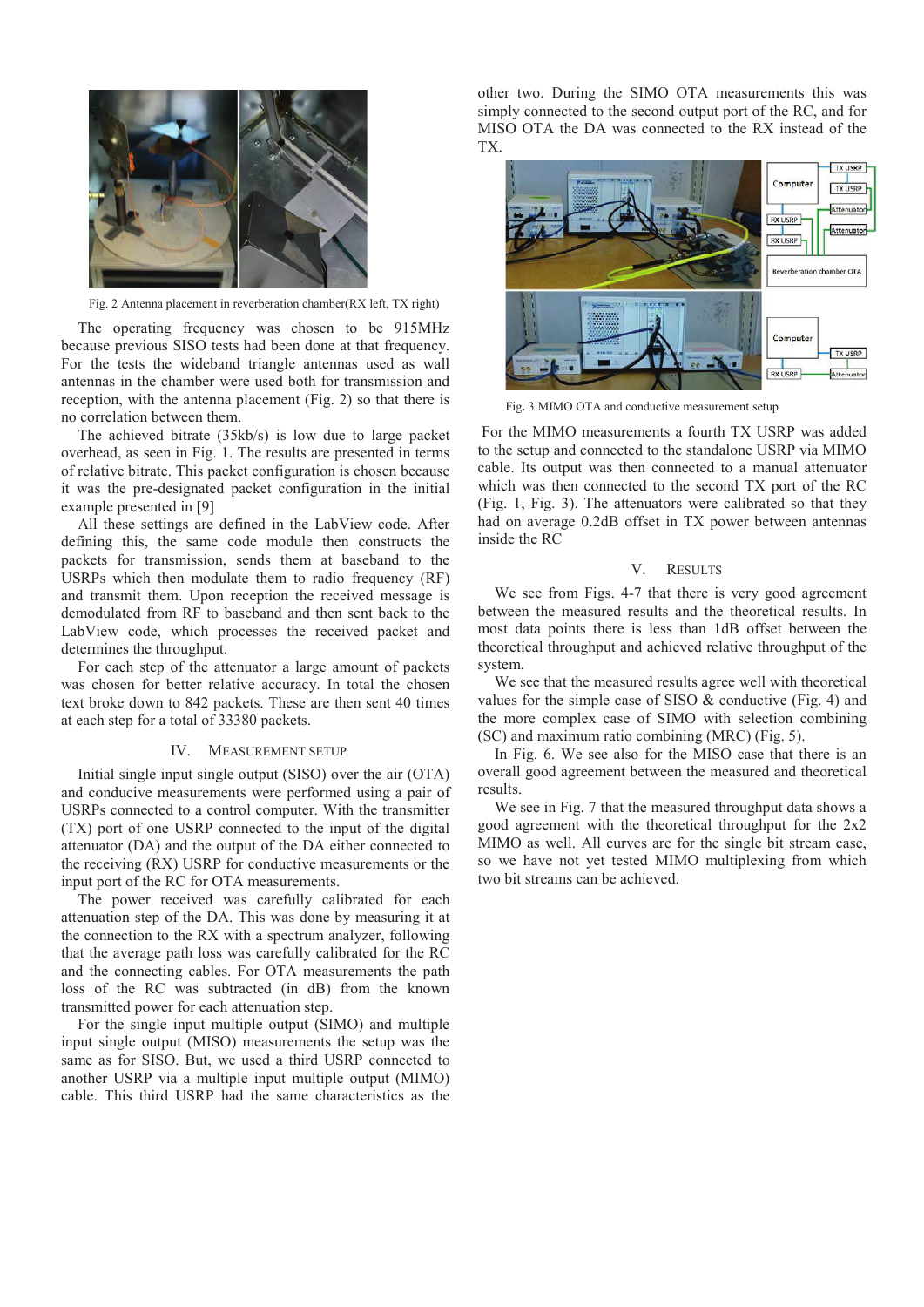

Fig**.** 4 Theoretical vs. measured values for SISO system



Fig. 5 Theoretical vs. measured values for 1x2 SIMO & SISO systems



Fig. 6 Theoretical vs. measured values for 2x1 MISO system



Fig. 7 Theoretical vs. measured values for 2x2 MIMO system with TX and RX diversity.

#### VI. LIMITATIONS OF THE USRP

The USRP platform provides a simple and cheap tool for the measurement and simulation of radio communication systems of varying complexity, but it is not without limitations.

The system can without problems transmit and measure continuous data streams both conducted and OTA with good precision and speed. This is given that the generation of the packet is done beforehand and processing of the received data is done offline.

However, the system struggles with online processing of the data in real time and usage of coding schemes that rely on channel state information at the TX side with more than one TX USRP connected with a MIMO cable. This is due to a initialization time (120ms) that seems to be required to initialize the TX pair over the MIMO cable.

Online processing of the data requires computer with a high processing speed, and efficient computation algorithms in order to avoid large wait times between transmissions.

The USRP system suffers from a significant amount of crosstalk between TX and RX channels. Therefore, even if a single USRP is capable of acting both as TX and RX, the results will not be usable for precision measurements, because the crosstalk will alter the results significantly.

Another thing worth noting is that the threshold power for the conductive measurements appears to be heavily affected by the driver version of the USRP platform. When we updated the driver, the threshold power was improved, and this should theoretically not be possible.